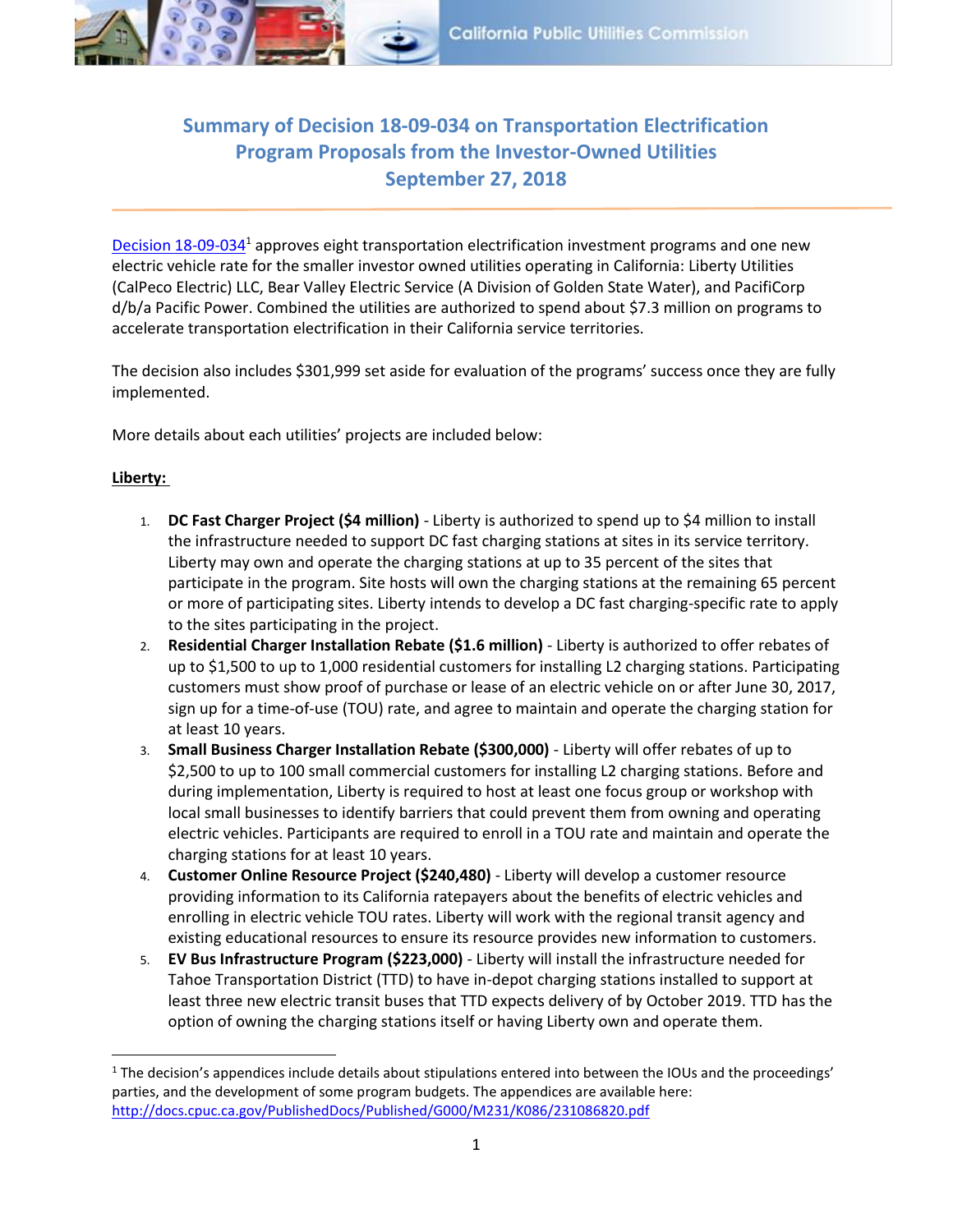

## **Bear Valley:**

- 1. **Destination Make-Ready Program (\$607,500)** Bear Valley will install, own, and operate the make-ready infrastructure needed to install up to 50 L2 charging stations at destination centers in its service territory. At least 20 percent of participating sites will be small businesses, and all participants are required to maintain the charging stations in operating condition for at least 10 years.
- 2. **EV TOU Pilot Rate (\$139,000)** Bear Valley will roll out a new EV-specific TOU rate that includes super-off-peak pricing midday, to be available to participants of its Destination Make-Ready Program and potentially other customers. Each customer will a research bridge meter installed to track EV-only electric usage. The pilot rate will be available until Bear Valley adopts a permanent EV TOU rate.

## **PacifiCorp:**

- 1. **Outreach and Education Program (\$170,000)** PacifiCorp will test the effectiveness of a variety of EV outreach and education programs in its service territory which does not have a high penetration of EV adoption. The program will include mass-media outreach, ride-and-drives, and online resources.
- 2. **Demonstration and Development Program (\$270,000)** PacifiCorp willadminister a quarterly, competitive grant program over one year that would cover the upfront costs of charging station installation for non-residential customers.